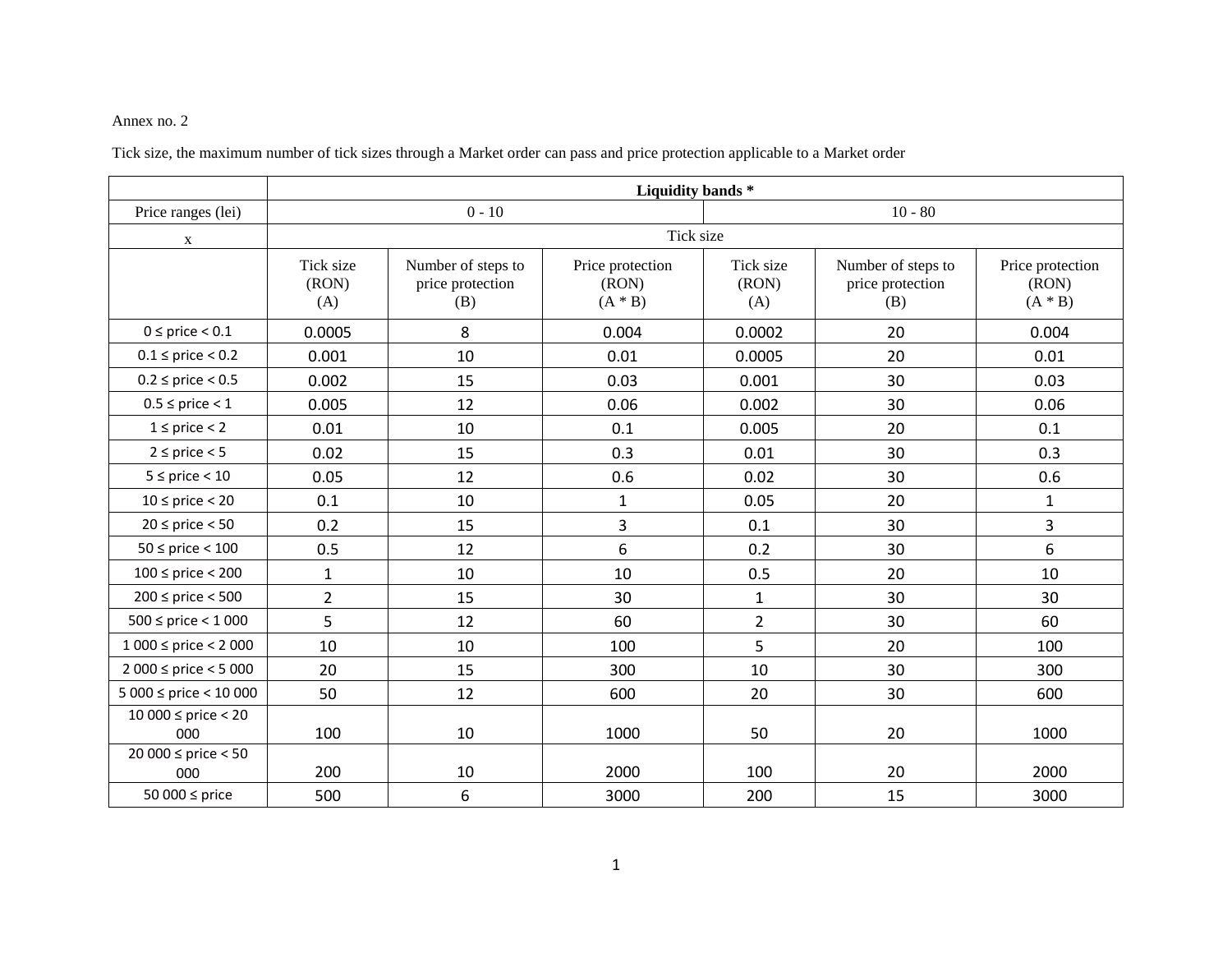|                             | Liquidity bands*          |                                               |                                        |                           |                                               |                                        |  |
|-----------------------------|---------------------------|-----------------------------------------------|----------------------------------------|---------------------------|-----------------------------------------------|----------------------------------------|--|
| Price ranges (lei)          | $80 - 600$                |                                               |                                        | $600 - 2000$              |                                               |                                        |  |
| $\mathbf X$                 | Tick size                 |                                               |                                        |                           |                                               |                                        |  |
|                             | Tick size<br>(RON)<br>(A) | Number of steps to<br>price protection<br>(B) | Price protection<br>(RON)<br>$(A * B)$ | Tick size<br>(RON)<br>(A) | Number of steps to<br>price protection<br>(B) | Price protection<br>(RON)<br>$(A * B)$ |  |
| $0 \le$ price $< 0.1$       | 0.0001                    | 40                                            | 0.004                                  | 0.0001                    | 100                                           | 0.010                                  |  |
| $0.1 \le$ price $< 0.2$     | 0.0002                    | 50                                            | 0.01                                   |                           |                                               |                                        |  |
| $0.2 \le$ price $< 0.5$     | 0.0005                    | 60                                            | 0.03                                   | 0.0002                    | 125                                           | 0.025                                  |  |
| $0.5 \le$ price < 1         | 0.001                     | 60                                            | 0.06                                   | 0.0005                    | 120                                           | 0.06                                   |  |
| $1 \le$ price $<$ 2         | 0.002                     | 50                                            | 0.1                                    | 0.001                     | 100                                           | 0.1                                    |  |
| $2 \le$ price $< 5$         | 0.005                     | 60                                            | 0.3                                    | 0.002                     | 150                                           | 0.3                                    |  |
| $5 \le$ price < 10          | 0.01                      | 60                                            | 0.6                                    | 0.005                     | 120                                           | 0.6                                    |  |
| $10 \le$ price < 20         | 0.02                      | 50                                            | $\mathbf{1}$                           | 0.01                      | 100                                           | $\mathbf{1}$                           |  |
| $20 \le$ price $< 50$       | 0.05                      | 60                                            | 3                                      | 0.02                      | 150                                           | $\overline{3}$                         |  |
| $50 \le$ price $< 100$      | 0.1                       | 60                                            | 6                                      | 0.05                      | 120                                           | 6                                      |  |
| $100 \le$ price < 200       | 0.2                       | 50                                            | 10                                     | 0.1                       | 100                                           | 10                                     |  |
| $200 \le$ price < 500       | 0.5                       | 60                                            | 30                                     | 0.2                       | 150                                           | 30                                     |  |
| $500 \le$ price < 1 000     | $\mathbf{1}$              | 60                                            | 60                                     | 0.5                       | 120                                           | 60                                     |  |
| $1000 \le$ price < 2000     | $\overline{2}$            | 50                                            | 100                                    | $\mathbf{1}$              | 100                                           | 100                                    |  |
| $2000 \le$ price < 5 000    | 5                         | 60                                            | 300                                    | $\overline{2}$            | 150                                           | 300                                    |  |
| $5000 \le$ price < 10 000   | $10\,$                    | 60                                            | 600                                    | 5                         | 120                                           | 600                                    |  |
| $10000$ ≤ price < 20<br>000 | 20                        | 50                                            | 1000                                   | 10                        | 100                                           | 1000                                   |  |
| 20 000 ≤ price < 50<br>000  | 50                        | 40                                            | 2000                                   | 20                        | 100                                           | 2000                                   |  |
| 50 000 ≤ price              | 100                       | 30                                            | 3000                                   | 50                        | 60                                            | 3000                                   |  |